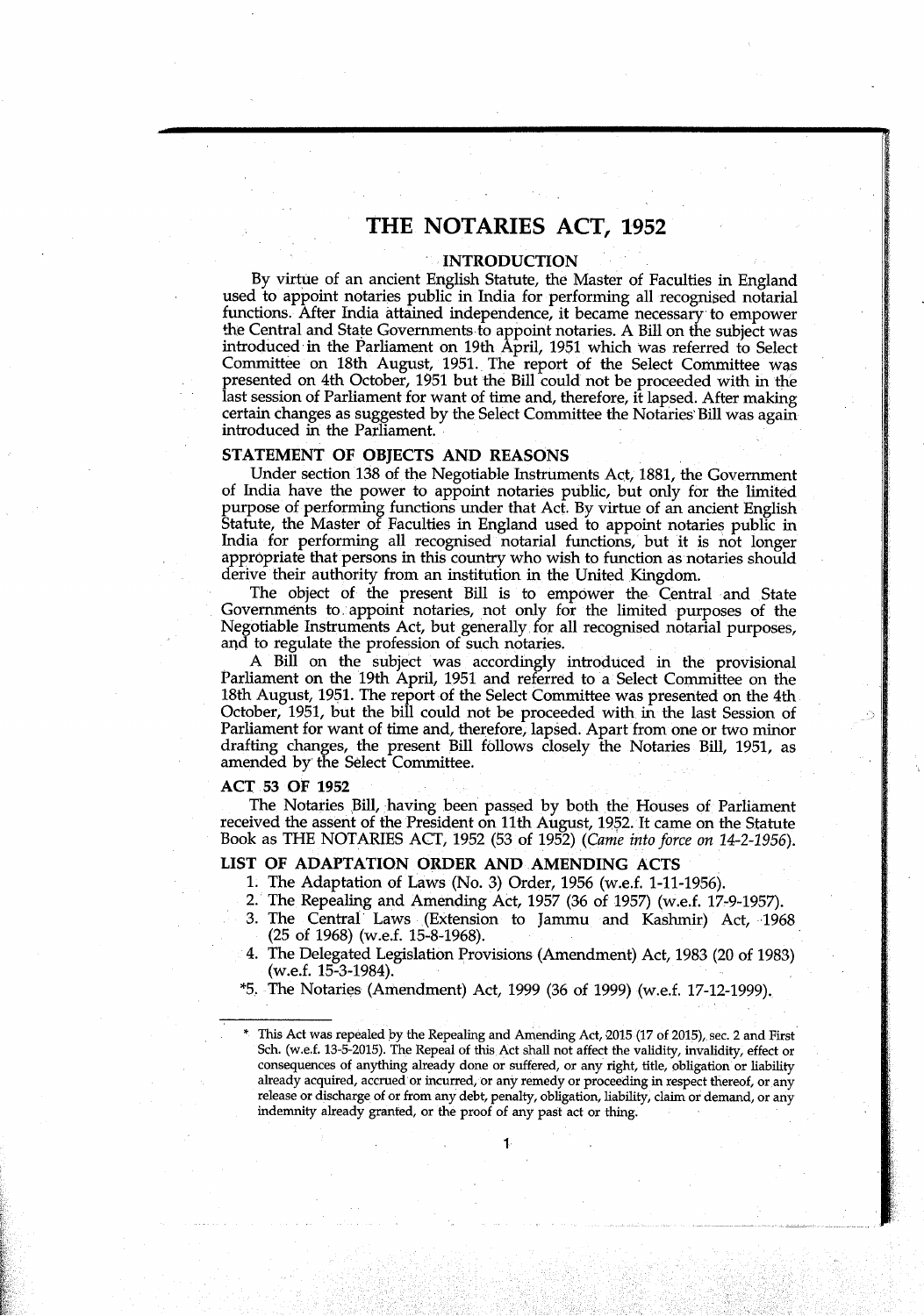# **THE NOTARIES ACT, 1952**

## $(53 \text{ of } 1952)^1$

#### *[9th August, 19521*

*An Act to regulate the profession of notaries.* 

BE it enacted by Parliament as follows:-

**1. Short title, extent, and comrnencement.—(1)** This Act may be called the Notaries Act, 1952.

(2) It extends to the whole of India  $2$ [\*\*\*].

(3) It shall come into force on such date<sup>3</sup> as the Central Government may, by notification in the Official Gazette, appoint

**2. Definitions.—In this Act, unless the context otherwise requires,—** 4[\*\*\*]

(b) "instrument" includes every document by which any right or liability is, or purports to be, created, transferred, modified, limited, extended, suspended, extinguished or recorded;

 $5[(c)$  "legal practitioner" means an advocate entered in any roll under the provisions of the Advocates Act, 1961 (25 1961);]

(d) "notary" means a person appointed as such under this Act:

Provided that for a period of two years from the commencement of this Act it shall include also a person who, before such commencement was appointed a notary public <sup>6</sup>[under] the Negotiable Instruments Act, 1881 [XXVI of 1881], <sup>7</sup>[\*\*\*] and is, immediately before such commencement, in practice in  $\delta$  any part of  $\text{India:}$ 

Provided, further that in relation to the State of Jammu and Kashmir the said period of two years shall be computed from the date on which this Act comes into force in that State],

(e) "prescribed' means prescribed by rules made under this Act,

1. The Act has been extended to Goa, Daman and Diu by Reg. 12 of 1962, sec. 3 and Sch., Dadra and Nagar Haveli to by Reg. 6 of 1963, sec. 2 and Sch I, and to Pondicherry by Act 26 of 1968, sec. 3 and Sch., and the State of Sikkim by S.O. 213(E), dated 16th May, 1975, published in the Gazette of India, Extra., 1975, Pt. II, Sec. 3(ii) (w.e.f 16-5-1975).

- 5. Subs. by Act 36 of 1999; sec. 2, for clause (c) (w.e.f. 17-12-1999).
- 6. Subs. by ,Act 25 of 1968 sec. 2 and Sch., for "either under" (w.e.f. 15-8-1968).
- The words "or by the Master of Faculties in England," omitted by Act 25 of 1968, sec. 2 and Sch. (w.e.f.15-8-1968).

8. Subs. by Act 25 of 1968, sec. 2 and Sch., for "any part of India" (w.e.f. 15-8-1968).

<sup>2.</sup> The words "except the State of Jammu and Kashmir" omitted by Act 25 of 1968, sec.2 and Sch. (w.e.f. 15-8-1968).

<sup>3.</sup> Came into force on 14-2-1956, *vide* S.R.O. 317, dated 10th February, 1956, published in the Gazette of India, Extra., Pt. II, Sec. 3, p.179.

<sup>4.</sup> Clause (a) omitted by Act 25 of 1968, sec. 2 and Sch. (w.e.f. 15-8-1968).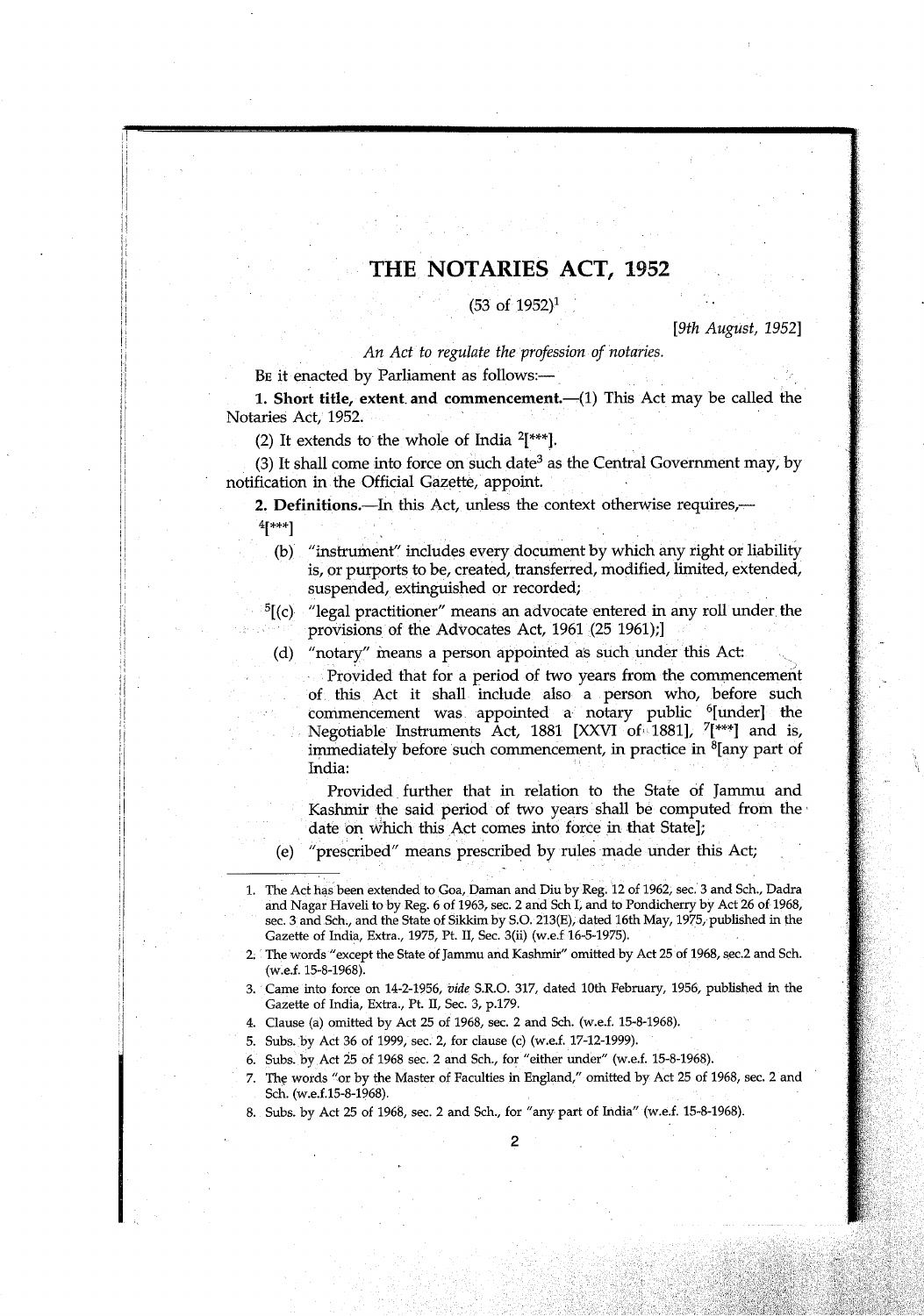#### Sec. 4] The Notaries Act, 1952

- (f) "Register" means a Register of Notaries maintained by the Government under section 4;
- $<sup>1</sup>$ [(g) "State Government", in relation to a Union territory means the</sup> administrator thereof.]

**3. Power to appoint notaries.—The** Central Government, for the whole or any part of India, and any State Government, for the whole or any part of the State, may appoint as notaries any legal practitioners or other persons who possess such qualifications as may be prescribed.

### **COMMENTS**

A notary appointed by Government gets no salary, as the work does not keep him fully occupied; *Phagu Ram v. State of Punjab,* AIR 1965 Punj 220.

**4. Registers.—(1)** The Central Government and every State Government shall maintain, in such form as may be prescribed, a Register of the notaries appointed by that Government and entitled to practise as such under this Act.

(2) Every such Register shall include the following particulars about the notary whose name is entered therein, namely:—

(a) his full name, date of birth, residential and professional address;

- (b) the date on which his name is entered in the Register;
- (c) his qualifications; and
- (d) any other particulars which may be prescribed.

#### **STATE AMENDMENT**

Gujarat.-After section 4 insert the following new section, namely:-

**"4A.—Special provision regarding registered Notaries of Gujarat.—(1)**  Notwithstanding anything contained in this Act, the State Government of Gujarat shall prepare in the form prescribed for a Register required to be maintained under section 4, a Register of Notaries for the State of Gujarat as hereinafter provided.

(2) The State Government of Gujarat'shall, by an order published in the Official Gazette, enter in the Register the names of notaries and all particulars relating thereto appearing in the Register maintained immediately before the 1st May, 1960 by the State Government of Bombay (hereinafter referred to as 'the Bombay Register') after excluding from such names, the name of any notary whose professional address as recorded in the Bombay Register falls outside the State of Gujarat.

(3) Before making any Order under sub-section (2), the State government of Gujarat shall make such inquiry as a deems necessary, and give an opportunity to the person whose name is proposed to be excluded from the Register, to make his representation, if any.

(4) On preparation of the Register as aforesaid,—

- (a) the Register as so prepared shall, for all purposes of this Act, be deemed to be the Register maintained for the State of Gujarat;
- (b) all persons whose names have been entered in the Register shall, for the residue of the period for which they were appointed by the State Government of Bombay, be deemed to have been appointed by the State Government of Gujarat, and accordingly, the certificate of practice issued to them under section 5 shall be deemed to have been amended so as to restric their area of practice to the State of Gujarat."

*[Vide* Notaries Act (Gujarat Adaptation) Order, 1961, published in the Gujarat Government Gazette, Pt. WA, p. 3, dated 27th April, 1961.1

1. Subs, by the A.L. (No. 3) 0. 1956, for clause (g) (w.e.f. 1-11-1956).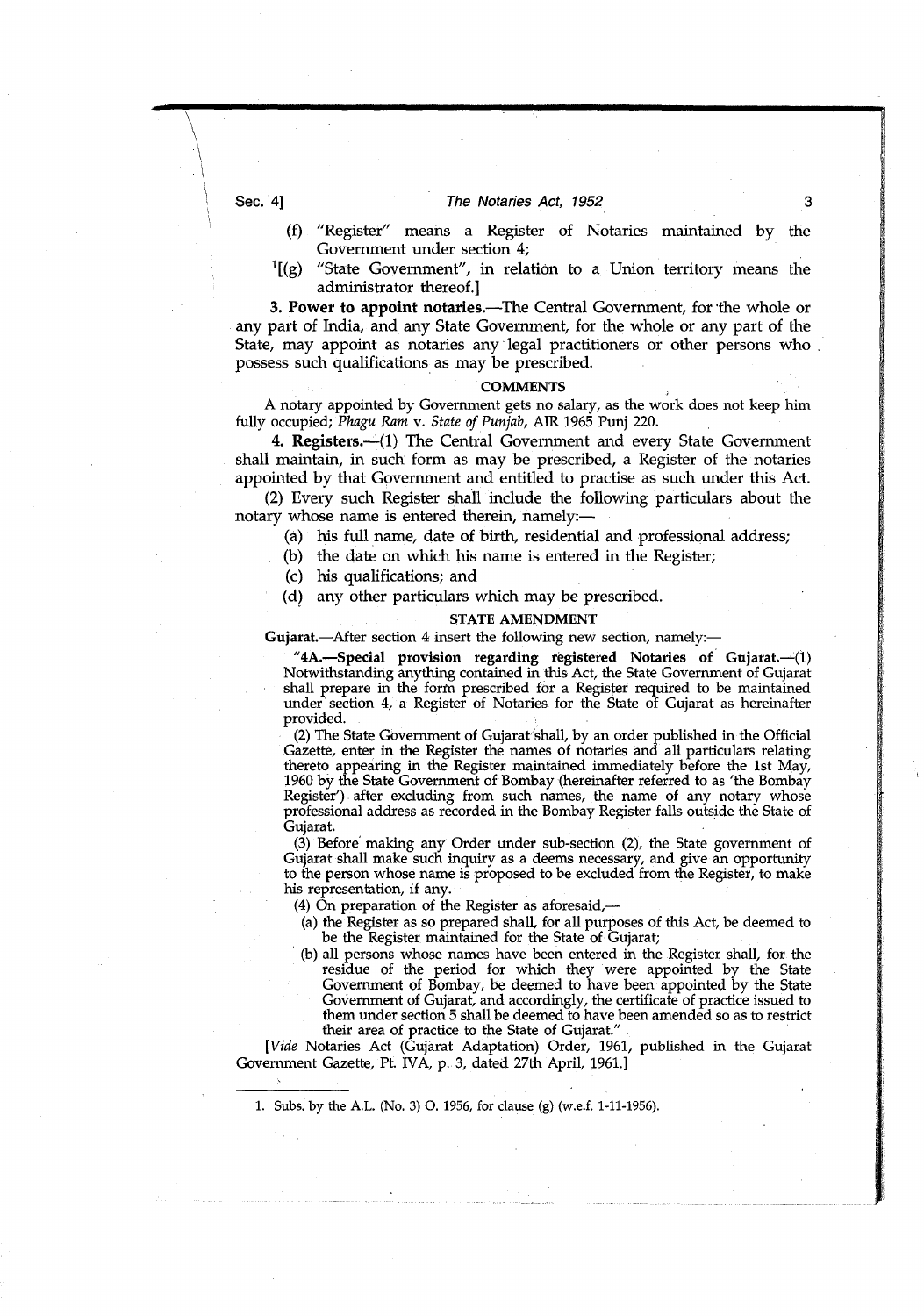#### The Notaries Act, 1952 **[Sec. 5**]

5.' **Entry of names in the Register and issue or renewal of certificates of**  practice.—(1) Every notary who intends to practise as such '[may], on payment to the Government appointing him of the prescribed fee, if any, be entitled—

- (a) to have his name entered in the Register maintained by that Government under section 4; and
- (b) to a certificate authorising him to practise for a period of  $2$ [five years] from the date on which the certificate is issued to him.

 $^{3}$ [(2) The Government appointing the notary, may, on receipt of an application and the prescribed fee, renew the certificate of practice of any notary for a period of five years at a time.

#### **STATE AMENDMENT**  Section 5A

Maharashtra.—After section 5, insert the following section, namely:—

"SA. Special provision regarding Register of Notaries for the State of Maharashtra.—(1) Notwithstanding anything contained in this Act, the State Government of Maharashtra may, by order published in the Official Gazette, amend the Register, maintained before the 1st day' of May 1960 by the State Government of Bombay, by deleting therefrom the name of any notary whose professional address as recorded in the Register, falls outside the State of Maharashtra:

Provided that, before passing any order as aforesaid, the State Government of .Maharashtra shall make such inquiry as it deems necessary, and give an opportunity to the person concerned to make his representation, if any.

- $(2)$  After the amendment of the Register as aforesaid,
- (a) the Register as so amended shall, for all purposes of this Act, be deemed to be the Register for the State of Maharashtra; and
- (b) all persons whose names remain thereon shall (for the residue of the period for which they were appointed by the State Government of Bombay) be deemed to have been appointed by the State Government of Maharashtra and accordingly, the certificates of practice issued to them under section 5 shall be amended so as to restrict their area of practice to the State of Maharashtra."

*[Vide* The Central Acts on State and Concurrent Subjects (Maharashtra Adaptation) Order, 1960 (w.r.e.f. 1-5-1960).]

#### **COMMENTS**

(i) Every notary has to pay the fee, if he wishes to practise. If he wants to get his certificate renewed, then also he will have to pay the fee; *Kashi Prasad v. State,* AIR 1967 All 173.

(ii) The licence of a notary can be renewed even if he has attained the age of 70, this renewal cannot be withheld; *Jagat Jiban Lahiri v. State of Bengzl,* AIR 1985 Cal 140.

**6. Annual publication of lists of** notaries.—The Central Government and every. State' Government shall,' during the month of January each year, publish in the Official Gazette a list of notaries appointed by that Government and in practice at the beginning of that year together with such details pertaining to them as may be prescribed.

**7. Seal of** notaries.—Every notary shall have and use, as occasion may arise, a seal of such form and design as may be prescribed.

- 1. Subs. by Act 36 of 1999, sec. 3, for "shall" (w.e.f. 17-12-1999).
- 2. Subs. by Act 36 of 1999, sec. 3, for "three years" (w.e.f. 17-12-1999).
- 3. Subs. by Act 36 of 1999, sec. 3, for sub-section (2) (w.e.f. 17-12-1999).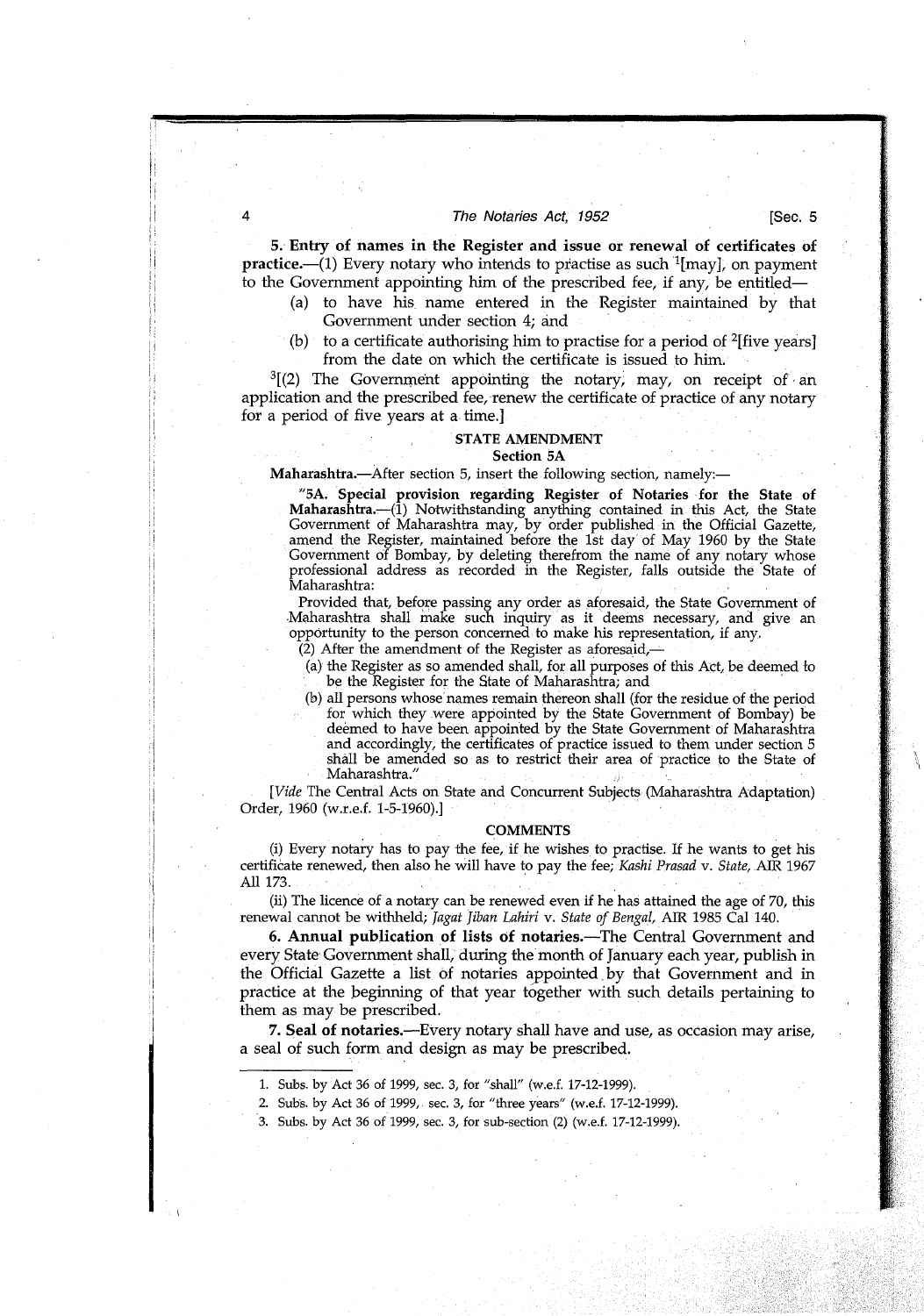#### Sec. 9] The Notaries Act, 1952

**8. Functions of notaries.—(1)** A notary may do all or any of the following acts by virtue of his office, namely:—

- (a) verify, authenticate, certify or attest the execution of any instrument;
- (b) present any promissory note, *hundi* or bill of exchange for acceptance or payment or demand better security;
- (c) note or protest the dishonour by non-acceptance or non-payment of any promissory note, *hundi* or bill of exchange or protest for better security or prepare acts of honour under the Negotiable Instruments Act, 1881 (XXVI of 1881), or serve notice of such note or protest;
- (d) note and draw up ship's protest, boat's. protest or protest relating to demurrage and other commercial matters;
- (e) administer oath to, or take affidavit from, any person;
- (f) prepare bottomry and respondentia bonds, charter parties and other mercantile documents;
- (g) prepare, attest or authenticate any instrument intended to take effect in any country or place outside India in such form and language as may conform to the law of the place where such deed is entitled to operate;
- (h) translate, and verify the translation of, any document, from one language into another;
- $<sup>1</sup>$ [(ha) act as a Commissioner to record evidence in any civil or criminal trial</sup> if so directed by any court or authority;]
- $1$ [(hb) act as an arbitrator, mediator or conciliator, if so required;]
- (i) any other act which may be prescribed.

(2) No act specified in sub-section (1) shall be deemed to be a notarial act except when it is done by a notary under his signature and official seal.

#### **COMMENTS**

(i) Attestation of affidavit by Notary without deponent being present before him amounts to misconduct; *State of Kerala v. G. Sreedharan,* AIR *2013* Ker 1.

(ii) The burden to prove that the duties of the notaries have not been performed properly, is. on the plaintiff; *Pa.ndurangan v. Sarangapani,* AIR *1982* Mad *372.* 

(iii) When a certified copy of a document (which is a true copy of the original) is executed, a notary has to make, its entry in the register and put his signatures and seal on the copy of the document. As far as the identity of the executant is concerned, a notary *is bound to take care about* it; *Prataprai Trumbaklàl Mehta v. Jayant Nemchand Shah, AIR 1992 Born 149.* 

**9. Bar of practice without certificate.** (1) Subject to the provisions of this section, no person shall practise as a notary or do any notarial act under the official seal of a notary unless he holds a certificate of practice in force issued to him under section 5:

Provided that nothing in this sub-section shall apply to the presentation of any promissory note, *hundi* or bill of exchange for acceptance or payment by the clerk of a notary acting on behalf of such notary.

(2) Nothing contained in sub-section (1) shall, until the expiry of two years from the commencement of this Act, apply to any such person as is referred to in the proviso to clause (d) of section 2:

1. Ins, by Act 36 of 1999, sec. 4 (w.e.f. 17-12-1999).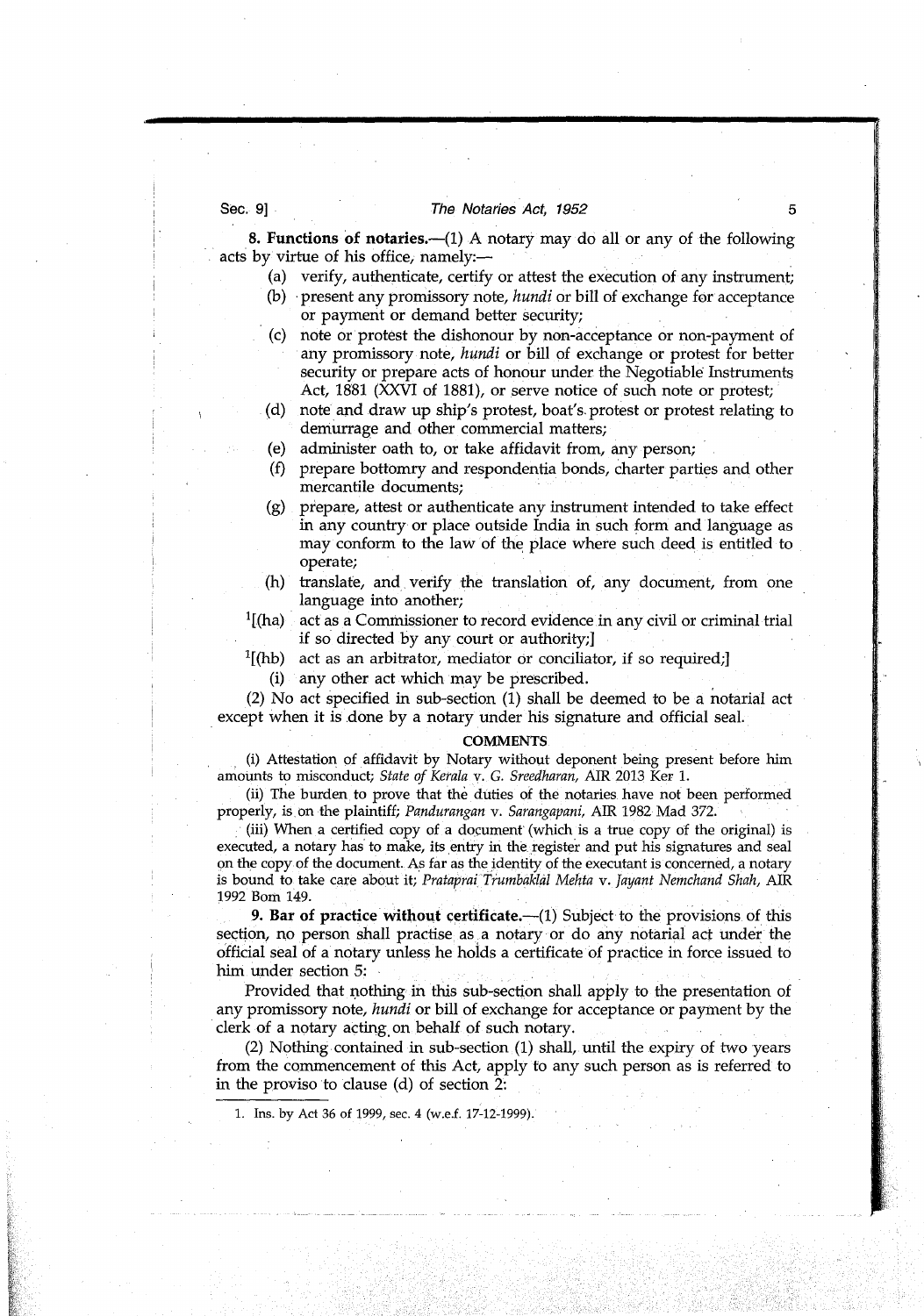#### The Notaries Act, 1952 **[Sec. 9**]

'[Provided that in relation to the State of Jammu and Kashmir the said period of two years shall be computed from the date on which this Act comes into force in that State.]

**10. Removal of names from Register.—The** Government appointing any notary may, by order, remove from the Register maintained by it under section 4 the name of the notary if he-

- (a) makes a request to that effect; or
- (b) has not paid any prescribed fee required to be paid by him; or
- (c) is an undischarged insolvent; or
- (d) has been found, upon inquiry in the prescribed manner, to be guilty of such professional or other misconduct as, in the opinion of the Government, renders him unfit to practise as a notary; <sup>2</sup>[or]
- 2[(e) is convicted by any court for an offence involving moral turpitude; or]
- $2[(f)$  does not get his certificate of practice renewed.]

#### **COMMENTS**

Where the certificate of a notary is cancelled, the Government if satisfied can re-issue the certificate and allow him to practise as a notary; *Kashi Prasad v. Government of Uttar Pradesh,* AIR 1969 All 195.

**11. Construction of references to notaries public in other laws.—Any**  reference to a notary public in any other law shall be construed as a reference to a notary entitled to practise under this Act.

- 12. **Penalty for falsely representing to be a notary,** etc.—Any person who—
	- (a) falsely represents that he is a notary without being appointed as such, or
	- (b) practises as a notary or does any notarial act in contravention of section 9,

shall be punishable with imprisonment for a term which may extend to  $3$  [one year], or with fine, or with both.

**13. Cognizance of offence.—(1)** No court shall take cognizance of any offence committed by a notary in the exercise or purported exercise of his functions under this Act save upon complaint in writing made by an officer authorised by the Central Government or a State Government by general or special order in this behalf.

(2) No magistrate other than a presidency magistrate or a magistrate of the first class shall try an offence punishable under this Act.

**14 Reciprocal arrangements for recognition of notarial acts done by**  foreign notaries.—If the Central Government is satisfied that by the law or practice of any country or place outside India, the notarial acts done by notaries within India are recognized for all or any limited purposes in that country or place, the Central Government may, by notification in the Official Gazette, declare that the notarial acts lawfully done by notaries within such country or place shall be recognised within India for all purposes or, as the case may be, for such limited purposes as may be specified in the notification.

#### **COMMENTS**

(i) Foreign litigants can seek justice in India only if the Notaries Act of our country is recognized in that foreign country and Notaries Act of such country is recognised in our country; *In re : K.K. Ray Pvt. Ltd.,* AIR 1967 Cal 636.

- 1. Ins, by Act 25 of 1968, sec. 2 and Sch. (w.e.f.15-8-1968).
- 2. Ins, by Act 36 of 1999, sec. 5 (w.e.f 17-12-1999).
- 3. Subs. by Act 36 of 1999, sec. 6, for "three months" (w.e.f. 17-12-1999).